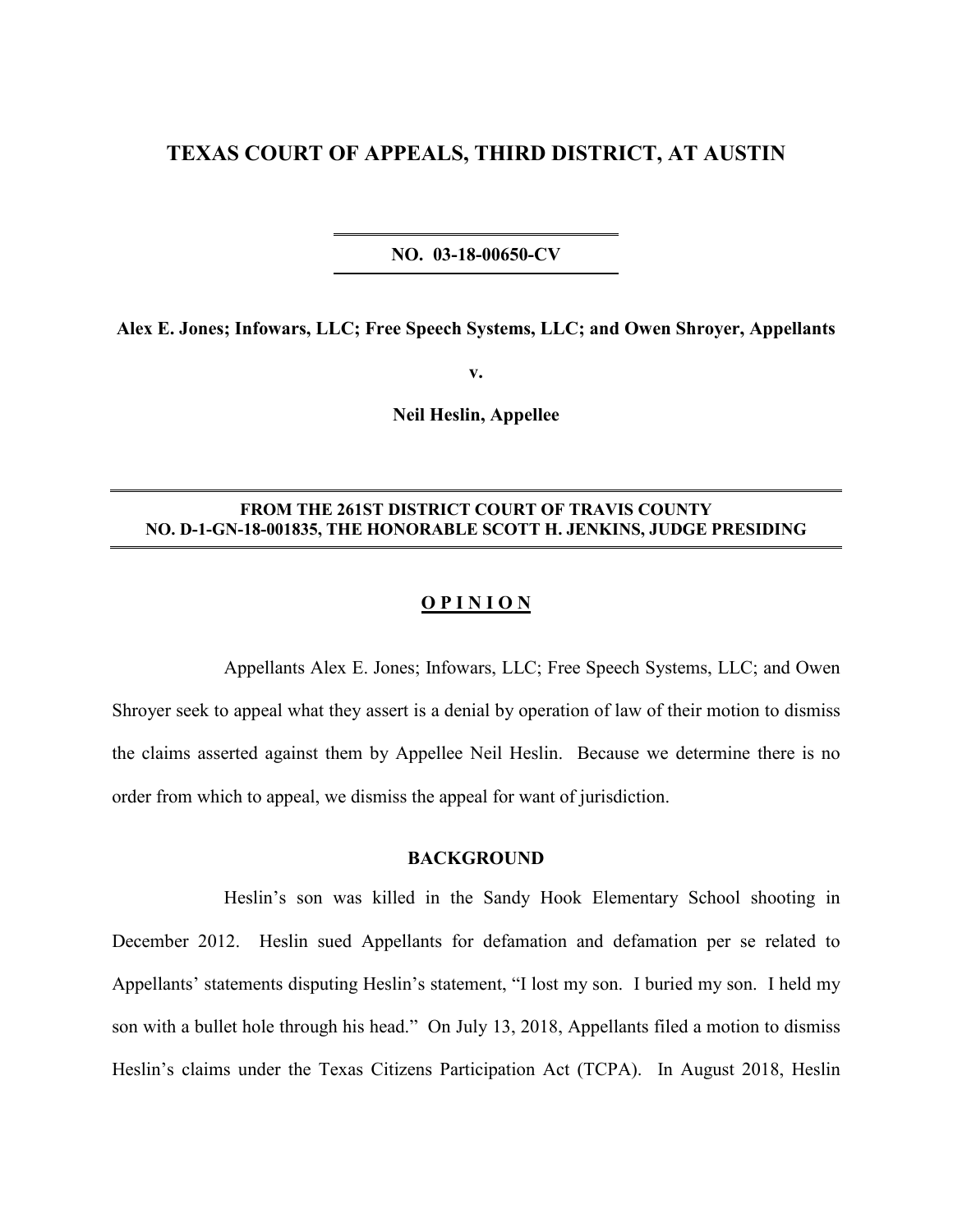filed a "Motion for Sanctions for Intentional Destruction of Evidence" and a motion for expedited discovery. Heslin also responded to the motion to dismiss. On August 30, 2018, the district court held a hearing to consider the pending motions. At that hearing, the court determined that it would grant limited discovery relevant to the motion to dismiss. *See* Tex. Civ. Prac. & Rem. Code § 27.006(b). The following day, the court signed the order granting the motion for expedited discovery. That order states:

As authorized by Tex. Civ. Prac. & Rem. Code Sec. 27.004, the court will "extend the hearing date to allow discovery." Oral hearing on Defendants' Motion to Dismiss under the Texas Citizen's Participation Act is recessed and extended until November 1, 2018, which is less than 120 days after the service of the motion under Tex. Civ. Prac. & Rem. Code Sec. 27.003.

Appellants' responses to Heslin's discovery were due on October 1, 2018, but Appellants did not respond. On October 2, Heslin filed a motion for contempt. That same day, Appellants, taking the position that their motion to dismiss had been overruled by operation of law, filed a notice of appeal. *See id.* § 27.008(a) (providing for denial by operation of law if a trial court does not rule within the time limits prescribed by the TCPA). Although the district court set an extended hearing on the motion to dismiss for November 1, 2018, that hearing could not proceed while this appeal was pending. *See id.* 51.014(b) (providing that an interlocutory appeal of a denial of a TCPA motion to dismiss "stays all other proceedings in the trial court pending resolution of that appeal").

# **DISCUSSION**

The parties present several arguments relating to the merits of Appellants' motion to dismiss. However, the threshold question of whether Appellants' motion to dismiss was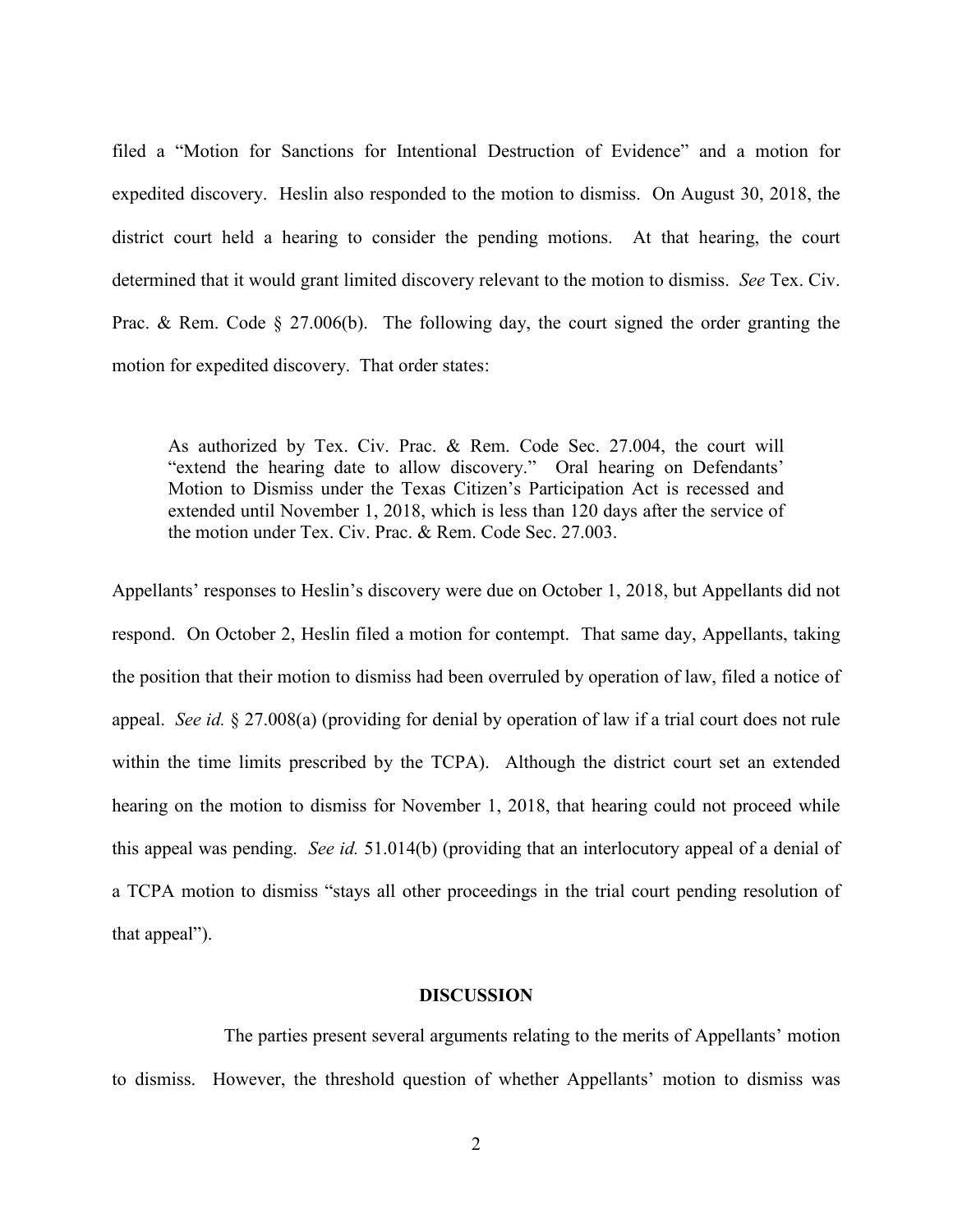overruled by operation of law is dispositive of this interlocutory appeal. We therefore address only that issue. *See* Tex. R. App. P. 47.1 (requiring an "opinion that is as brief as practicable" that addresses issues "necessary to final disposition of the appeal").

The TCPA generally provides that a motion to dismiss is overruled by operation of law if the trial court does not rule on the motion within 30 days following the date of the hearing on the motion, Tex. Civ. Prac. & Rem. Code §§ 27.005(a), .008(c), but the Act also allows the district court to "extend the hearing date to allow discovery," so long as the hearing occurs no more than "120 days after the service of the [TCPA motion to dismiss]," *id.* § 27.004(c). Prior to section 27.004(c)'s enactment, the Dallas Court of Appeals considered a case in which the trial court began a hearing on a TCPA motion to dismiss and in the course of the hearing determined that the nonmovant was entitled to discovery. *Avila v. Larrea*, 394 S.W.3d 646, 652-53, 656 (Tex. App.—Dallas 2012, pet. denied). The Dallas court determined that the statute provided no mechanism for extending the 30-day limit to rule on the motion once the trial court commenced a hearing on the motion to dismiss, even if the trial court granted discovery. *Id.* However, "the Legislature amended the TCPA after the Dallas Court decided *Avila*, thereby allowing trial courts to grant continuances so that parties could conduct limited discovery on issues raised by motions to dismiss under the TCPA." *Fairlawn Assets LLC v. Booker*, No. 09-19-00208-CV, 2019 Tex. App. LEXIS 6384, at \*3 (Tex. App.—Beaumont July 25, 2019, no pet. h.) (mem. op.); *see* Act of May 24, 2013, 83d Leg., R.S., ch. 1042, § 1, sec. 27.004(c), 2013 Tex. Gen. Laws 2501, 2501 (current version at Tex. Civ. Prac. & Rem. Code Ann.  $\S 27.004(c)$ . We conclude that section 27.004(c)'s language allowing the trial court to "extend the hearing date" permitted the district court in this case to recess the hearing for the purpose of allowing discovery and to resume that hearing at any point within 120 days from "the